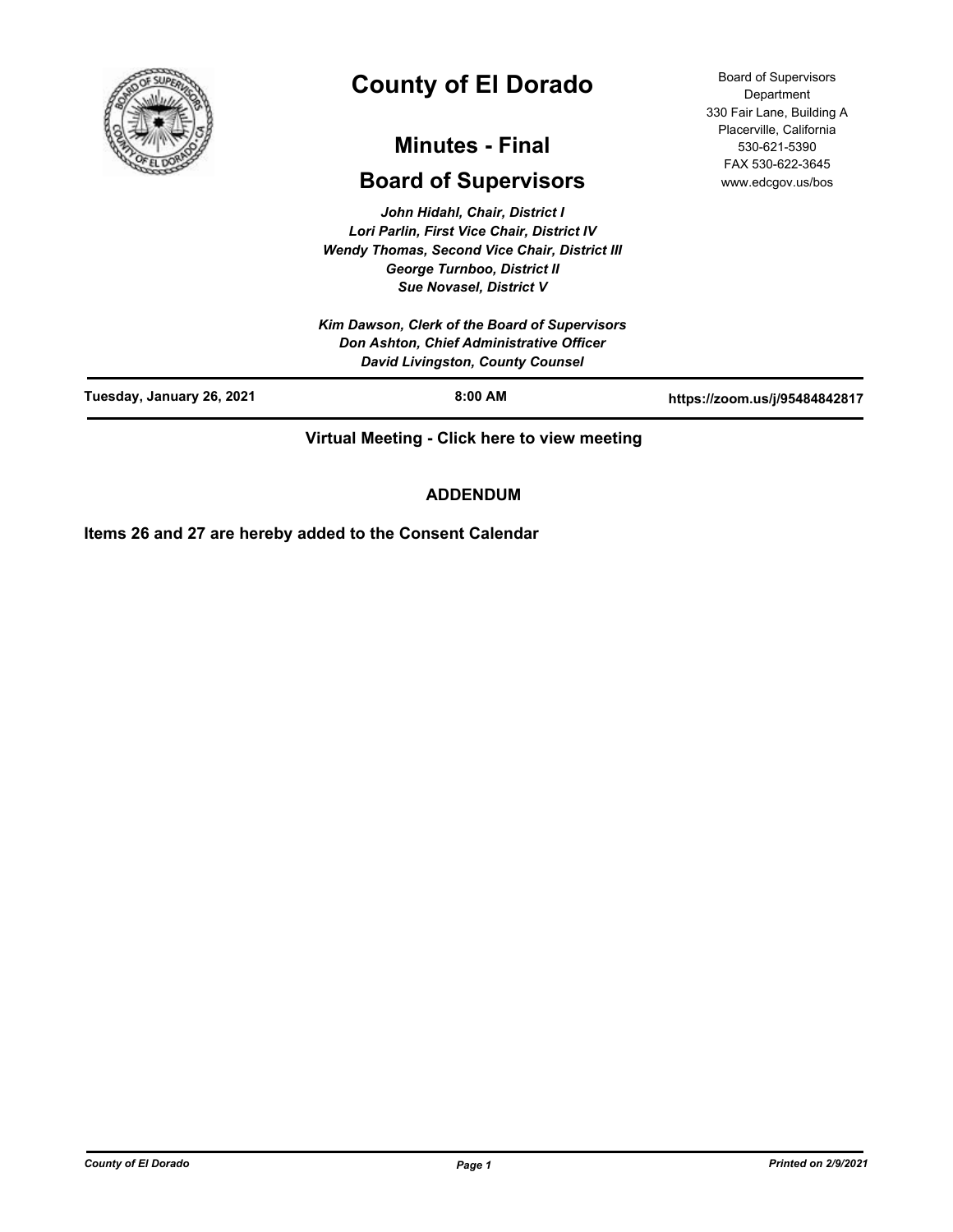**PUBLIC PARTICIPATION INSTRUCTIONS: To comply with physical distancing requirements and the stay at home order from the Governor, the Board Chambers will be closed to members of the public and all public participation will be handled remotely. The public should call into 530-621-7603 or 530-621-7610. The Meeting ID is 954 8484 2817.**

**To observe the live stream of the Board of Supervisors meeting go to https://zoom.us/j/95484842817.**

**If you are joining the meeting via zoom and wish to make a comment on an item, press the "raise a hand" button. If you are joining the meeting by phone, press \*9 to indicate a desire to make a comment. Speakers will be limited to 3 minutes.**

**To view Board of Supervisors meetings via Facebook Live, go to https://www.facebook.com/ElDoradoCountyNews. Please note the Board will not be using this function and therefore will not see any comments posted during the livestream.**

**By participating in this meeting, you acknowledge that you are being recorded.**

**If you choose not to observe the Board of Supervisors meeting but wish to make a comment on a specific agenda item, please submit your comment via email by 4:00 p.m. on the Monday prior to the Board meeting. Please submit your comment to the Clerk of the Board at edc.cob@edcgov.us. Your comment will be placed into the record and forwarded to the Board of Supervisors.**

**The Clerk of the Board is here to assist you, please call 530-621-5390 if you need any assistance with the above directions to access the meeting or if you would like to participate in the meeting from a conference room at the Government Center in Bldg. A**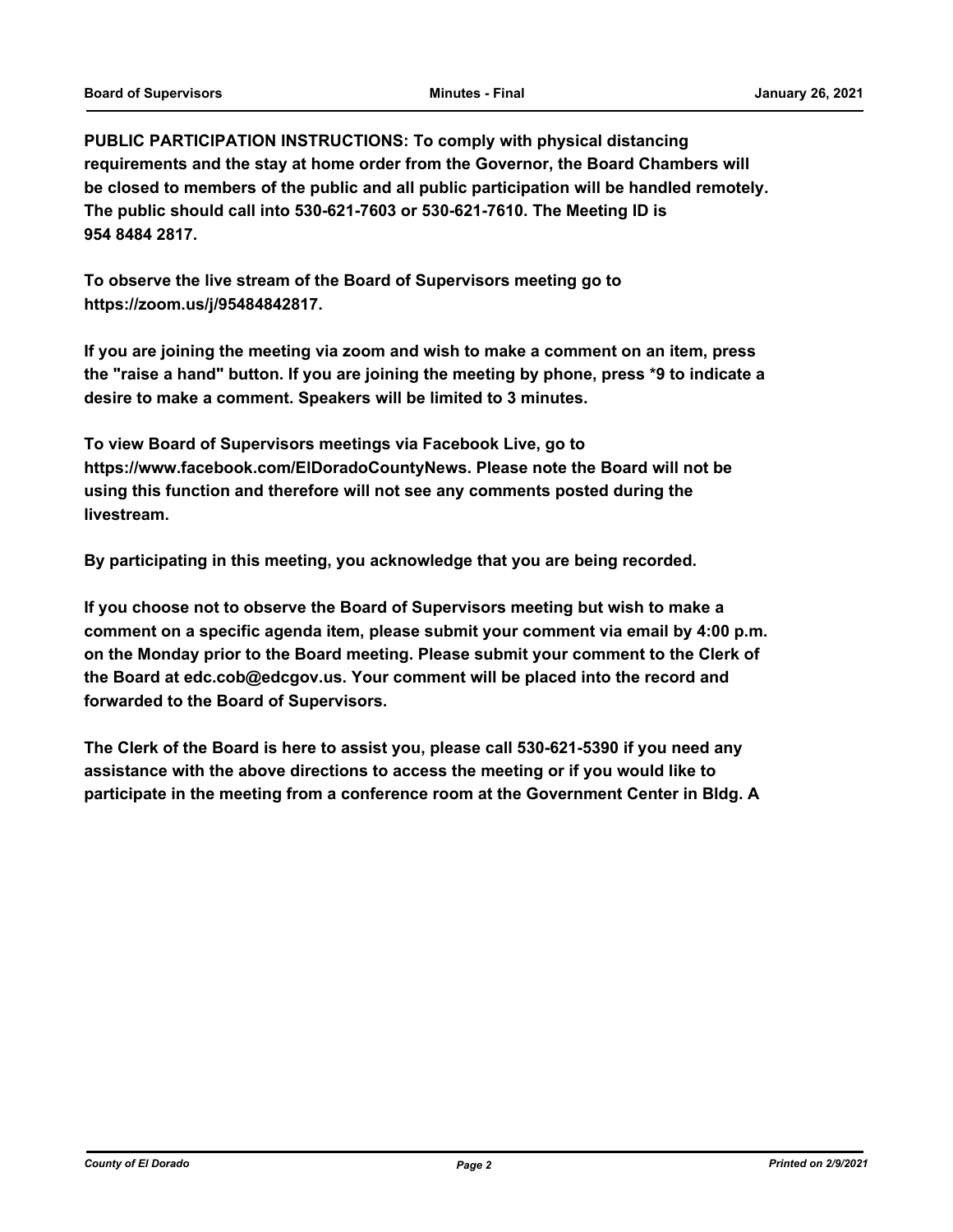## **Vision Statement Safe, healthy and vibrant communities, respecting our natural resources and historical heritage**

## **This institution is an equal opportunity provider and employer.**

Live Web Streaming and archiving of most Board of Supervisors meeting videos, all meeting agendas, supplemental materials and meeting minutes are available on the internet at: http://eldorado.legistar.com/Calendar.aspx

The County of El Dorado is committed to ensuring that persons with disabilities are provided the resources to participate in its public meetings. Please contact the office of the Clerk of the Board if you require accommodation at 530-621-5390 or via email, edc.cob@edcgov.us, preferably no less than 24 hours in advance of the meeting.

The Board of Supervisors is concerned that written information submitted to the Board the day of the Board meeting may not receive the attention it deserves. The Board Clerk cannot guarantee that any FAX, email, or mail received the day of the meeting will be delivered to the Board prior to action on the subject matter.

The Board meets simultaneously as the Board of Supervisors and the Board of Directors of the Air Quality Management District, In-Home Supportive Services, Public Housing Authority, Redevelopment Agency and other Special Districts.

For Purposes of the Brown Act § 54954.2 (a), the numbered items on this Agenda give a brief description of each item of business to be transacted or discussed. Recommendations of the staff, as shown, do not prevent the Board from taking other action.

Materials related to an item on this Agenda submitted to the Board of Supervisors after distribution of the agenda packet are available for inspection during normal business hours in the public viewing packet located in Building A, 330 Fair Lane, Placerville or in the Board Clerk's Office located at the same address. Such documents are also available on the Board of Supervisors' Meeting Agenda webpage subject to staff's ability to post the documents before the meeting.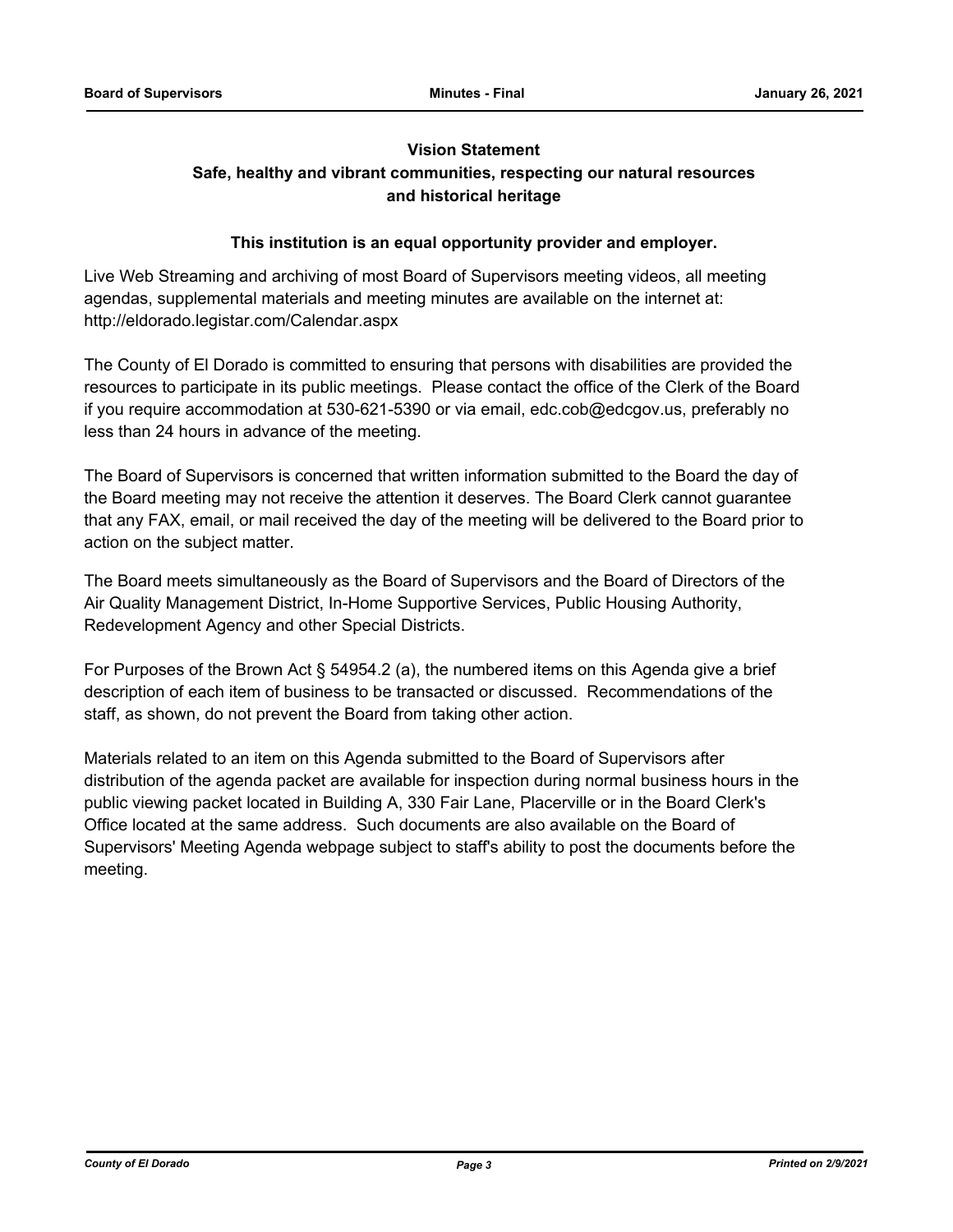## **PROTOCOLS FOR PUBLIC COMMENT**

Public comment will be received at designated periods as called by the Board Chair.

Public comment on items scheduled for Closed Session will be received before the Board recesses to Closed Session.

Except with the consent of the Board, individuals shall be allowed to speak to an item only once.

On December 5, 2017, the Board adopted the following protocol relative to public comment periods. The Board adopted minor revisions to the protocol on February 26, 2019, incorporated herein:

Time for public input will be provided at every Board of Supervisors meeting. Individuals will have three minutes to address the Board. Individuals authorized by organizations will have three minutes to present organizational positions and perspectives and may request additional time, up to five minutes. At the discretion of the Board, time to speak by any individual may be extended.

Public comment on certain agenda items designated and approved by the Board may be treated differently with specific time limits per speaker or a limit on the total amount of time designated for public comment. It is the intent of the Board that quasi-judicial matters have additional flexibility depending upon the nature of the issue. It is the practice of the Board to allocate 20 minutes for public comment during Open Forum and for each agenda item to be discussed. (Note: Unless designated on the agenda, there is no Open Forum period during Special Meetings.)

Individual Board members may ask clarifying questions but will not engage in substantive dialogue with persons providing input to the Board.

If a person providing input to the Board creates a disruption by refusing to follow Board guidelines, the Chair of the Board may take the following actions:

Step 1. Request the person adhere to Board guidelines. If the person refuses, the Chair may turn off the speaker's microphone.

Step 2. If the disruption continues, the Chair may order a recess of the Board meeting.

Step 3. If the disruption continues, the Chair may order the removal of the person from the Board meeting.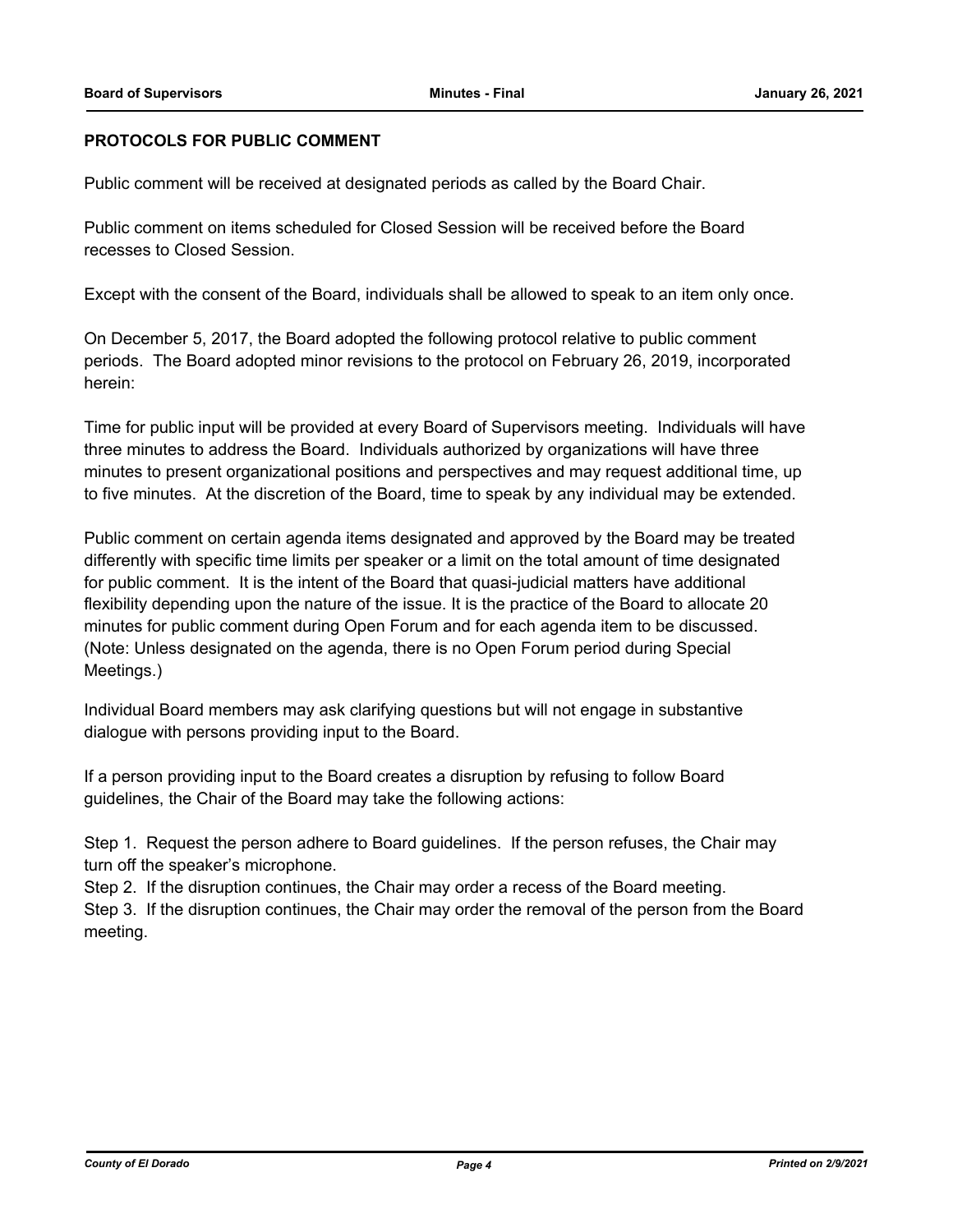### **8:04 A.M. - CALLED TO ORDER AND RECESSED TO CLOSED SESSION**

Present: 5- Supervisor Novasel, Supervisor Hidahl, Supervisor Parlin, Supervisor Thomas and Supervisor Turnboo

#### **9:08 A.M. - RECONVENED TO OPEN SESSION AND CLOSED SESSION REPORTS**

Present: 5 - Supervisor Novasel, Supervisor Hidahl, Supervisor Parlin, Supervisor Thomas and Supervisor Turnboo

## **INVOCATION AND PLEDGE OF ALLEGIANCE TO THE FLAG**

**Pastor David Cooke of the Cold Springs Community Church gave the Invocation. Supervisor Hidahl led the Pledge of Allegiance to the Flag.**

## **ADOPTION OF THE AGENDA AND APPROVAL OF CONSENT CALENDAR**

*Public Comment: K. Greenwood, D. Cramer, L. London, J. Gainsbourgh*

**A motion was made by Supervisor Parlin, seconded by Supervisor Thomas to Adopt the Agenda and Approve the Consent Calendar with the following changes: Supervisor Thomas made comments on items 2 and 8. Continue item 6 off Calendar.**

**Yes:** 5 - Novasel, Hidahl, Parlin, Thomas and Turnboo

The Board may make any necessary additions, deletions or corrections to the agenda including moving items to or from the Consent Calendar and adopt the agenda and the Consent Calendar with one single vote. A Board member may request an item be removed from the Consent Calendar for discussion and separate Board action. At the appropriate time as called by the Board Chair, members of the public may make a comment on matters on the Consent Calendar prior to Board action.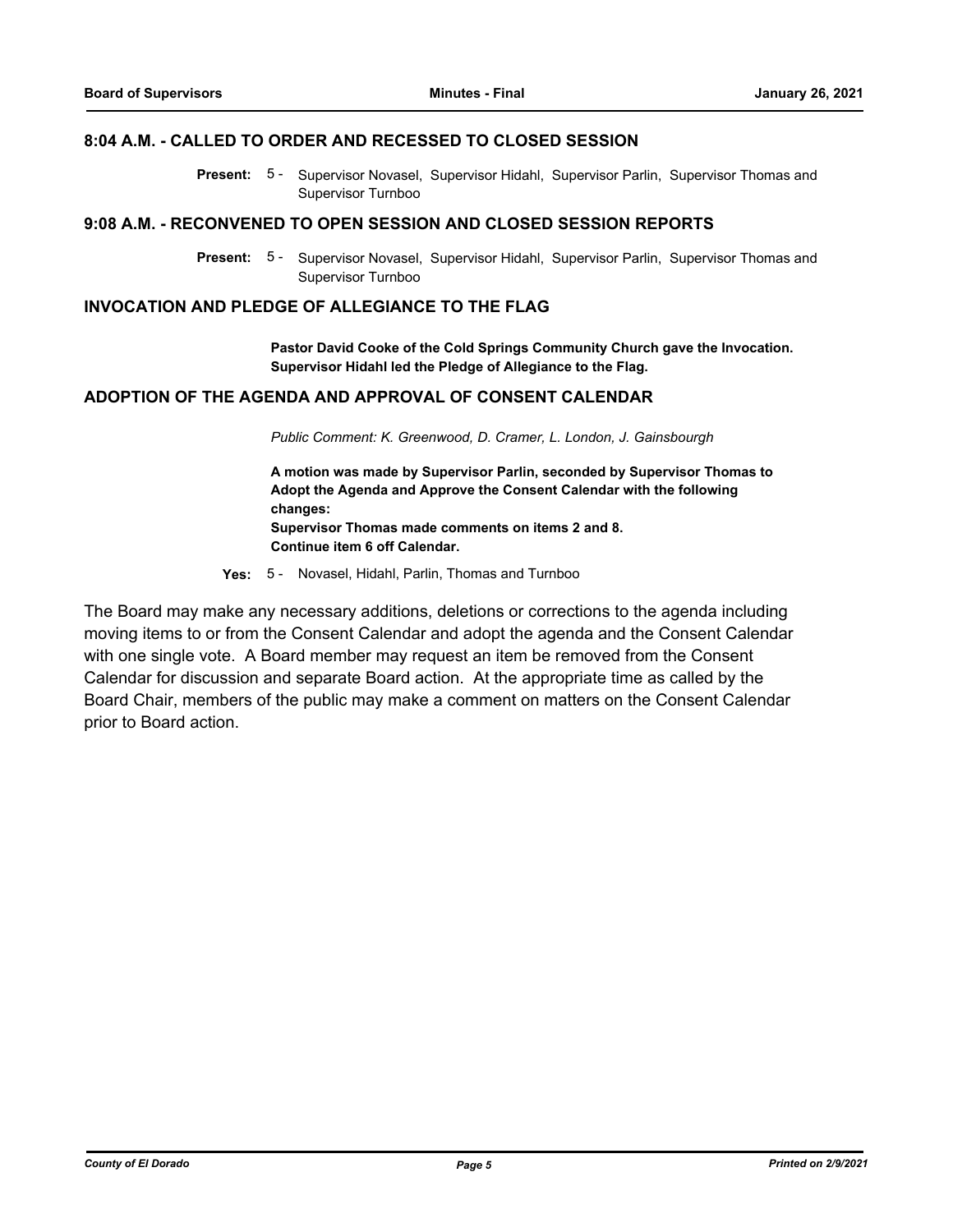## **CONSENT CALENDAR**

**1.** [21-0094](http://eldorado.legistar.com/gateway.aspx?m=l&id=/matter.aspx?key=28989) Clerk of the Board recommending the Board Approve the Minutes from the special meeting of January 11, 2021 and the regular meeting of January 12, 2021.

**This matter was Approved on the Consent Calendar.**

#### **GENERAL GOVERNMENT - CONSENT ITEMS**

**2.** [21-0041](http://eldorado.legistar.com/gateway.aspx?m=l&id=/matter.aspx?key=28936) Chief Administrative Office, Parks Division, recommending the Board: 1) Approve and accept funding for the following California Department of Parks and Recreation, Off-Highway Motor Vehicle Recreation Project Agreements for the Rubicon Trail projects for a total of \$854,768 and authorize the Chief Administrative Officer or his designee to execute the agreements and any amendments that do not change the dollar amount of said Agreements:

> a) G19-03-06-G01 for Grounds Operations-Annual Operations and Maintenance in the amount of \$142,706 plus match requirement of \$54,859 for a total of \$197,565, for a one year period;

b) G19-03-06-S01 for Education and Safety in the amount of \$76,353 plus match requirement of \$34,971 for a total of \$96,204.78 for a one year period;

c) G19-03-06-D01 for Development in the amount of \$171,841 plus match requirement of \$60,378 for a total of \$232,219, for a three year period; d) G19-03-06-D02 (Tahoma) for Development in the amount of \$463,868 plus match requirement of \$161,269 for a total of \$625,137, for a three year period; and

2) Approve and authorize the chair to sign Resolution **208-2021** accepting the grants for FY 2020-21, State Grant cycle G19.

**FUNDING:** State Parks and Recreation, Off-Highway Motor Vehicle Division Grant Funding (72%), Lake Tahoe Basin Management Unit Grant (14%), Off-Highway Vehicle Fees (8%), Sacramento Municipal Utility District Funds (4%), Volunteer or in-kind (2%).

**This matter was Approved and Resolution 208-2021 was Adopted upon Approval of the Consent Calendar.**

**Supervisor Thomas thanked Vickie Sanders, Parks and Recreation Manager.**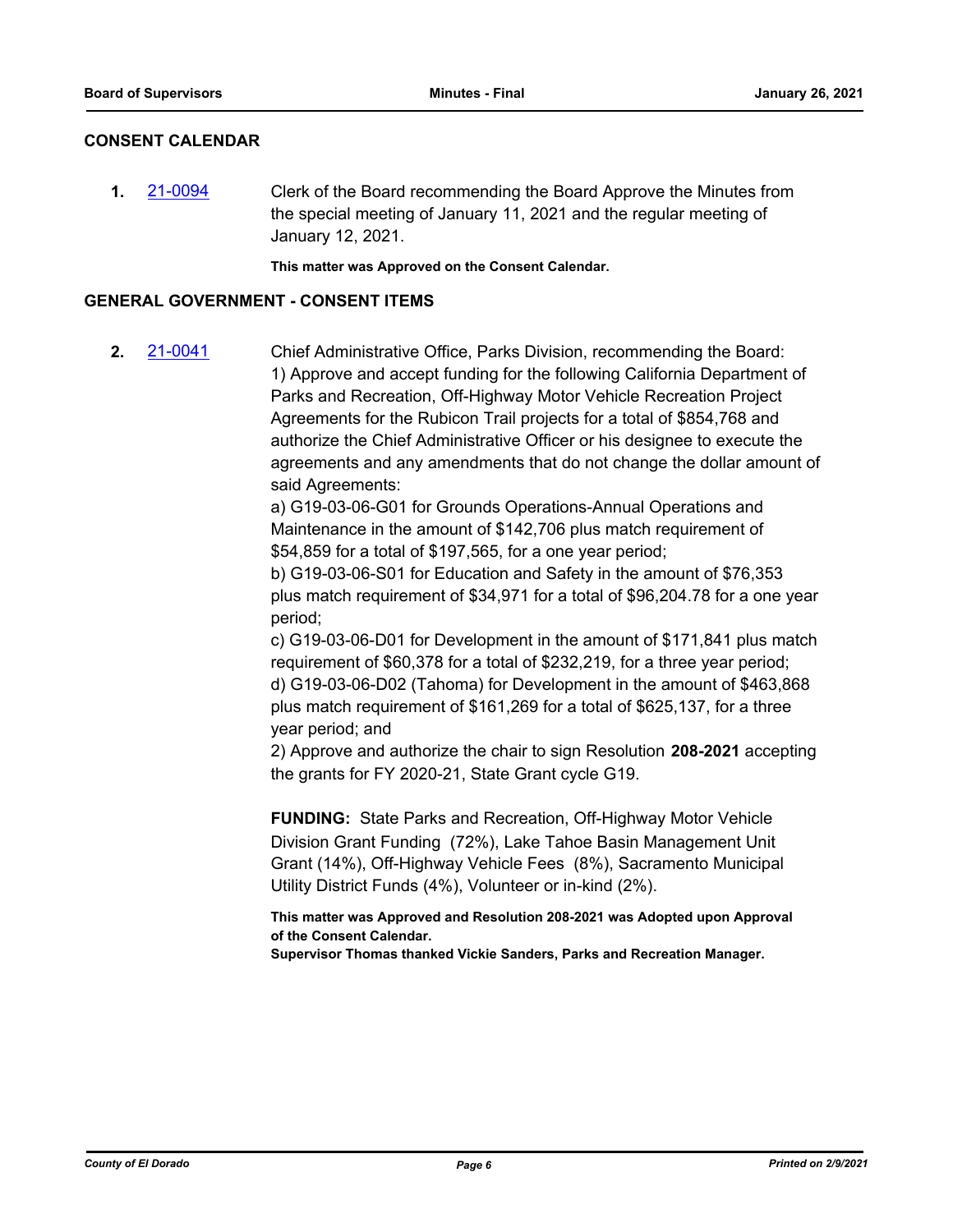**3.** [21-0018](http://eldorado.legistar.com/gateway.aspx?m=l&id=/matter.aspx?key=28913) Chief Administrative Office, Procurement and Contracts Division, recommending the Board declare a service weapon as surplus and approve the sale of the weapon to retiring Deputy Probation Officer Ashley Hackworth.

> **FUNDING:** Funding received from the sale will be deposited into the General Fund.

**This matter was Approved on the Consent Calendar.**

**4.** [21-0051](http://eldorado.legistar.com/gateway.aspx?m=l&id=/matter.aspx?key=28946) Clerk of the Board, on behalf of the El Dorado County Early Care and Education Planning Council, recommending the Board authorize the Chair to sign the Certification Statement regarding composition of Local Planning Council Membership as mandated by AB 1542.

**This matter was Approved on the Consent Calendar.**

**5.** [21-0029](http://eldorado.legistar.com/gateway.aspx?m=l&id=/matter.aspx?key=28924) Human Resources Department recommending the Board approve the revised Civil Service Commission Rules of Procedure.

### **FUNDING:** N/A

**This matter was Approved on the Consent Calendar.**

**6.** [21-0069](http://eldorado.legistar.com/gateway.aspx?m=l&id=/matter.aspx?key=28964) Human Resources Department, Risk Management Division, recommending the Board approve and authorize payment of invoice 21900075 in the amount of \$1,531.71, for a penalty charged by PRISM for the delinquent payment of the Medical Malpractice Insurance premium for the period 10/1/20 through 10/1/21.

**FUNDING:** Liability Fund.

**This matter was Continued off Calendar upon Approval of the Consent Calendar.**

**7.** [21-0004](http://eldorado.legistar.com/gateway.aspx?m=l&id=/matter.aspx?key=28899) Treasurer-Tax Collector recommending the Board renew delegation of fiduciary authority to the Treasurer-Tax Collector to invest and re-invest County funds, pursuant to Section 3.38.040 of the County Code and Section 53607 of the California Government Code.

## **FUNDING:** N/A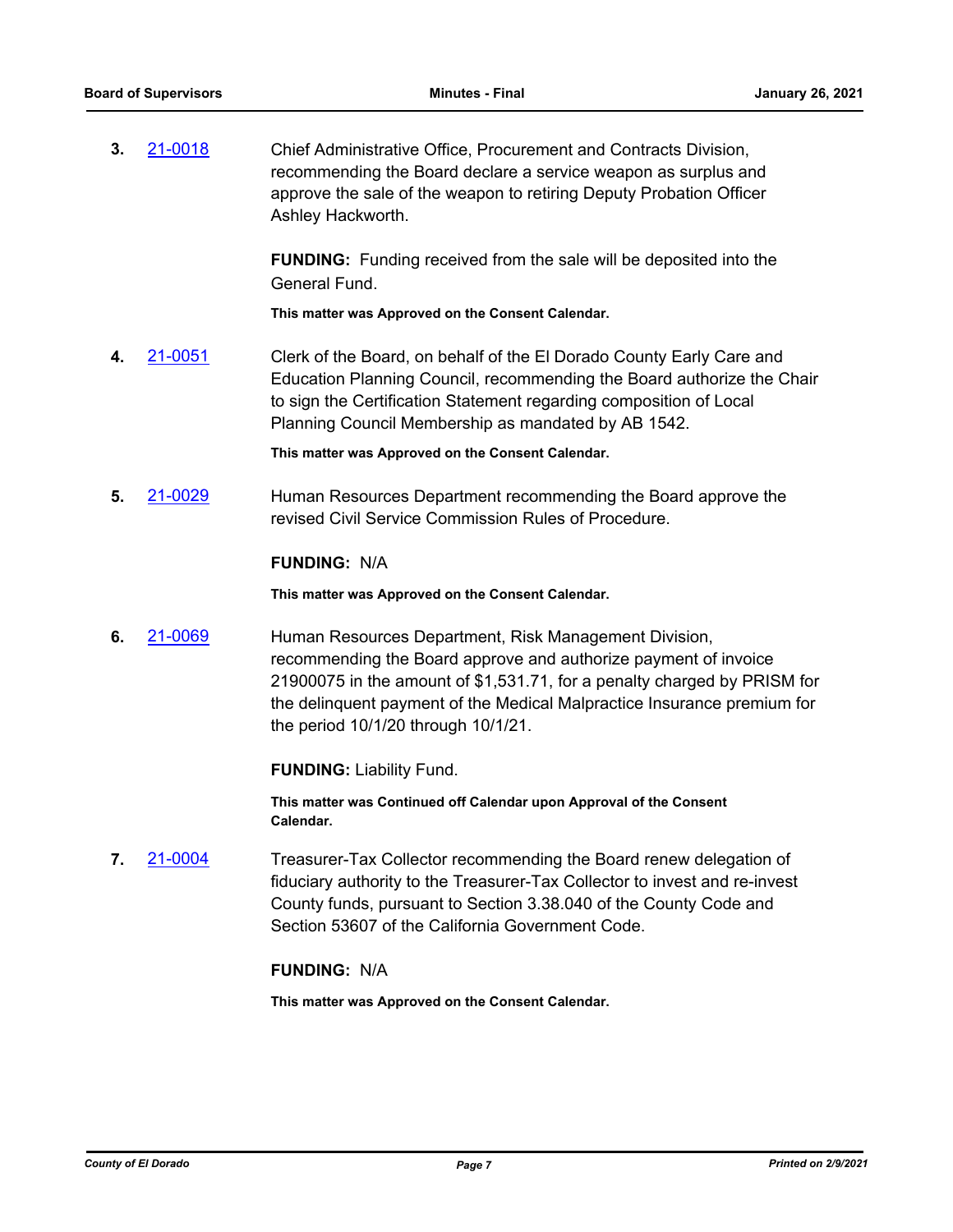**8.** [21-0116](http://eldorado.legistar.com/gateway.aspx?m=l&id=/matter.aspx?key=29011) Supervisor Thomas recommending the Board authorize the Chair to sign a Proclamation recognizing Mark Acuna for his exceptional service on the Placerville City Council.

> **This matter was Approved on the Consent Calendar. Supervisor Thomas acknowledged Mark Acuna.**

**9.** [21-0134](http://eldorado.legistar.com/gateway.aspx?m=l&id=/matter.aspx?key=29029) Supervisor Thomas recommending the Board make the following District III specific appointments: Appoint Kathleen Jermstad, Member - District III Fish and Wildlife Commission, Term Expiration 01/01/2025; and Appoint Marian Washburn, Member - District III Commission on Aging, Term Expiration 01/01/2025.

**FUNDING:** N/A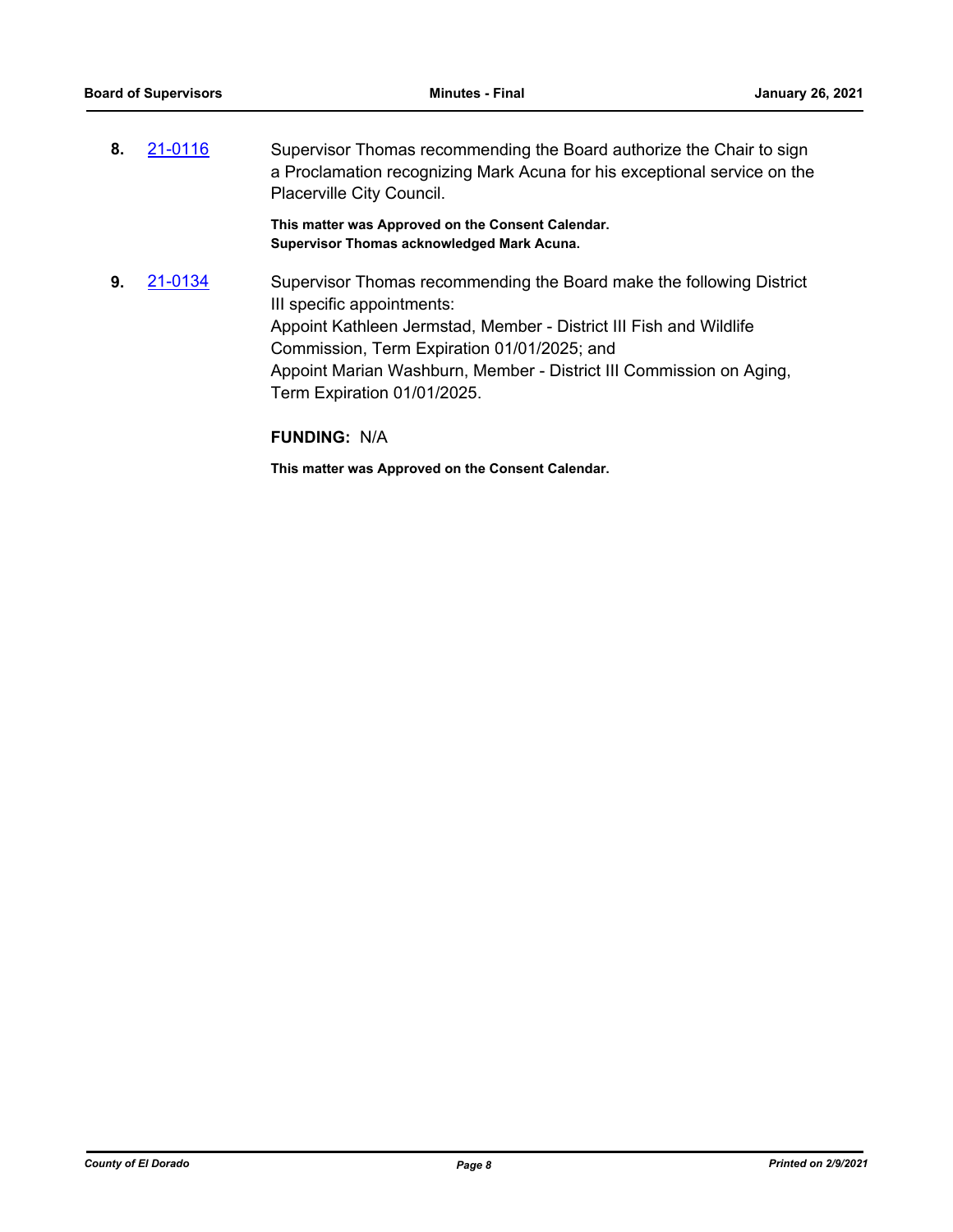#### **HEALTH AND HUMAN SERVICES - CONSENT ITEMS**

**10.** [21-0031](http://eldorado.legistar.com/gateway.aspx?m=l&id=/matter.aspx?key=28926) Health and Human Services Agency recommending the Board: 1) Approve and authorize the Chair to sign Amendment 2 to Agreement for Services 5061 with Maxim Healthcare Staffing Services, Inc., for the provision of COVID-19, screening, testing, triage, case investigation, nursing care and contact tracing, increasing the maximum obligation by \$900,000 for a new total maximum obligation of \$1,500,000, effective upon final execution, extending the term for a new term date of August 25, 2020 through December 31, 2021;

2) Make findings in accordance with County Ordinance 3.13.030 that it is appropriate to contract with Maxim Healthcare Staffing Services, Inc. for services provided under this Amendment 2 to Agreement 5061 because the temporary, and occasional nature of the work does not warrant the addition of new staff; and

3) Authorize the Purchasing Agent, or designee, to execute further documents relating to Agreement for Services 5061, including amendments which do not increase the maximum dollar amount or term of the Agreement, and contingent upon approval by County Counsel and Risk Management.

**FUNDING:** Federal and State: FEMA funding as available, otherwise Public Health Realignment.

**This matter was Approved on the Consent Calendar.**

**11.** [21-0044](http://eldorado.legistar.com/gateway.aspx?m=l&id=/matter.aspx?key=28939) Health and Human Services Agency recommending the Board approve and authorize the Director of Health and Human Services Agency and Board Chair to sign the revised Certification of Assurance of Compliance, pertaining to the Request for Application issued by the California Governor's Office of Emergency Services for the County Victim Services Program for Fiscal Years 2020-21 and 2021-22.

> **FUNDING**: \$84,473 in 2018 and \$84,473 in 2019 Victims of Crime Act funds, for a total estimated allocation of \$168,946; with a total required match in the amount of \$42,236, which will be provided by CASA El Dorado through in-kind volunteer hours.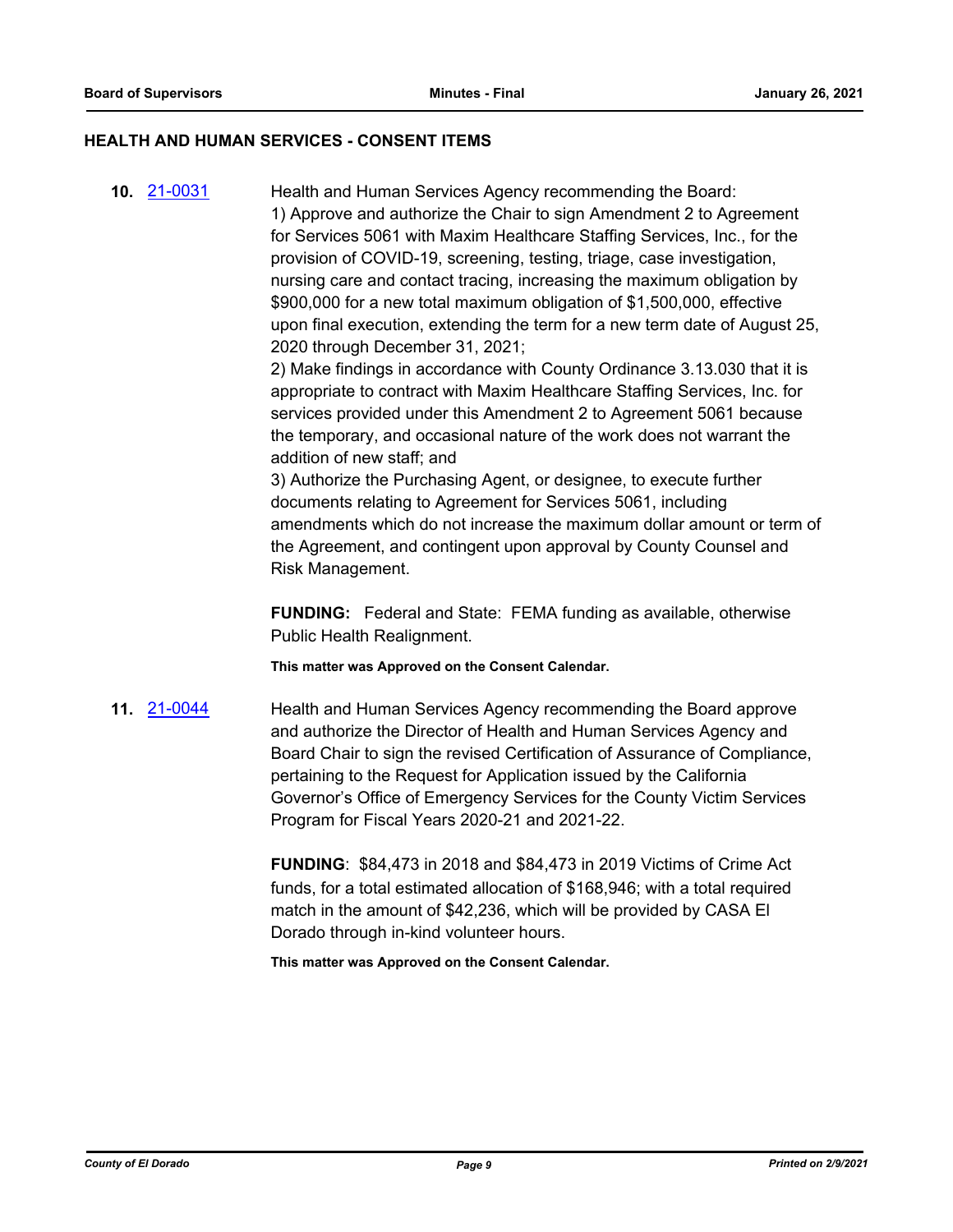**12.** [21-0053](http://eldorado.legistar.com/gateway.aspx?m=l&id=/matter.aspx?key=28948) Health and Human Services Agency recommending the Board approve and authorize the Director of Health and Human Services Agency and Board Chair to sign the revised Certification of Assurance of Compliance, pertaining to the Request for Application issued by the California Governor's Office of Emergency Services for the Elder Abuse Program for Fiscal Years 2020-21 and 2021-22.

> **FUNDING:** Federal funding from the 2018 Victims of Crime Act, the 2019 Victims of Crime Act with a County match requirement.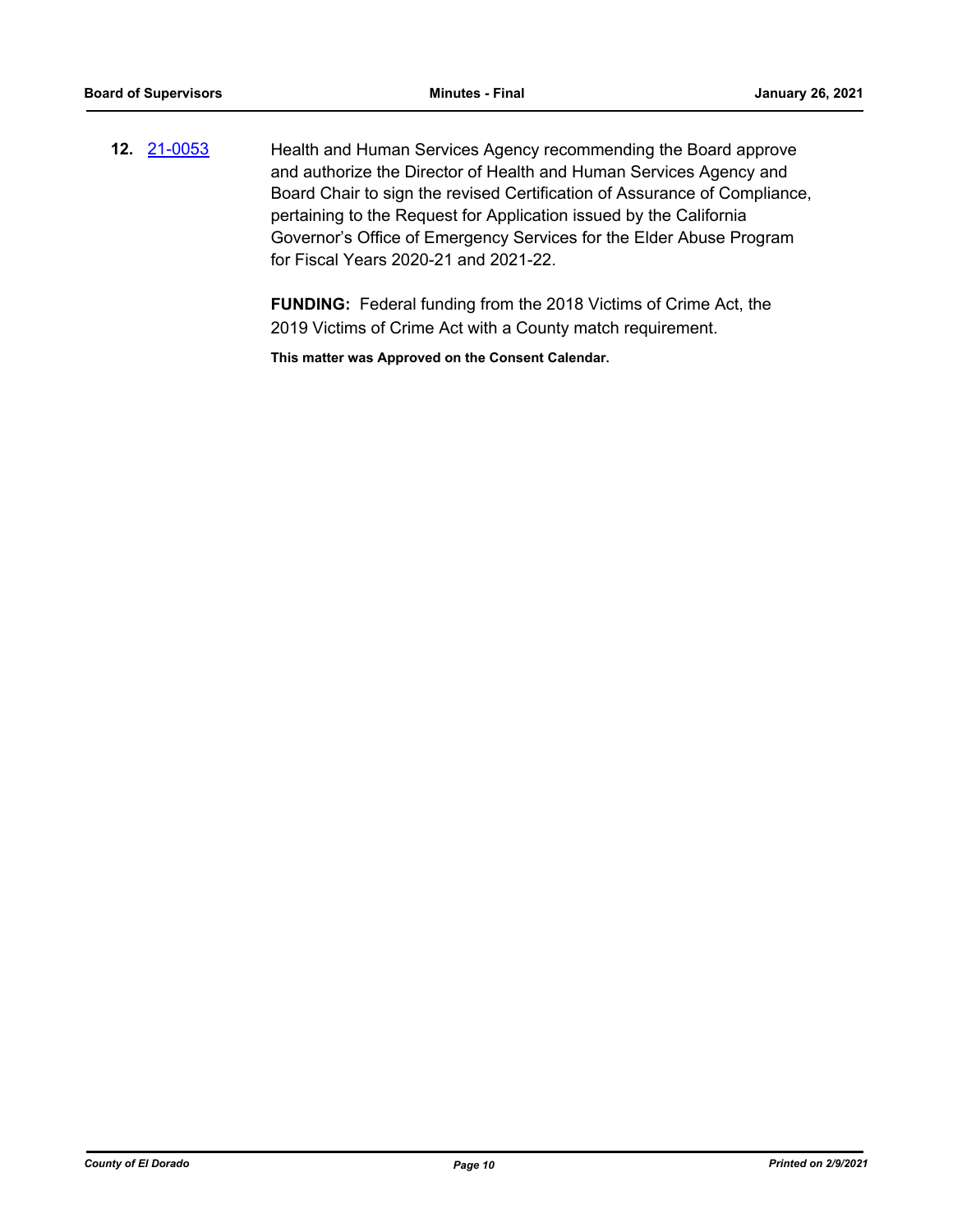#### **LAND USE AND DEVELOPMENT - CONSENT ITEMS**

**13.** [21-0023](http://eldorado.legistar.com/gateway.aspx?m=l&id=/matter.aspx?key=28918) Department of Transportation, Maintenance and Operations Division, Fleet Services Unit (Transportation), recommending the Board approve the addition of one mid-size SUV to Transportation's 2020-21 Fixed Asset List in the amount of \$32,000.

**FUNDING:** Fleet Internal Service Fund.

**This matter was Approved on the Consent Calendar.**

**14.** [21-0078](http://eldorado.legistar.com/gateway.aspx?m=l&id=/matter.aspx?key=28973) Surveyor's Office recommending the Board adopt and authorize the Chair to sign Resolution **207-2021** for Abandonment of Easement 20-0005, to abandon slope, public utility and drainage easements on Lot 7 of Barnett Business Park, recorded in Book G of Subdivisions at Page 49, identified as Assessor's Parcel Number 109-401-002, within the community of Shingle Springs, Supervisorial District 2.

**FUNDING:** Application Fees (General Fund).

**Resolution 207-2021 was Adopted upon Approval of the Consent Calendar.**

## **END CONSENT CALENDAR**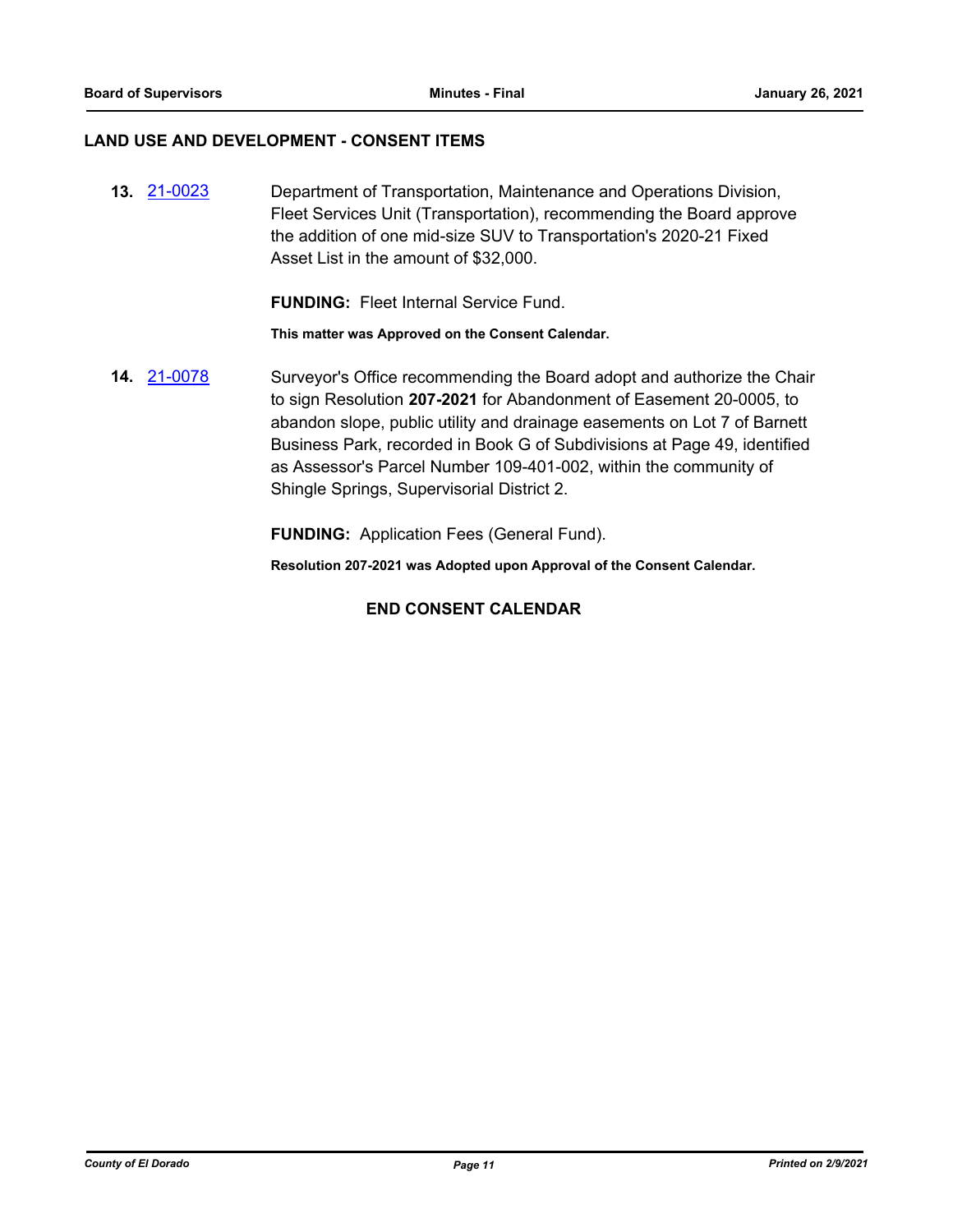#### **DEPARTMENT MATTERS (Items in this category may be called at any time)**

**15.** [20-0526](http://eldorado.legistar.com/gateway.aspx?m=l&id=/matter.aspx?key=27732) Chief Administrative Office recommending the Board receive an update from County Departments on the operational impacts of COVID-19 and provide direction to staff if necessary. (Cont. 1/12/2021, Item 9)

#### **FUNDING:** N/A

*Public Comment: K. Link, R. Michelson, J. Gainsbourgh, J. McGinnis*

**The Board received an update from County Departments on the operational impacts of COVID-19. The Board directed the Chief Administrative Officer to draft a letter for the Chair** 

**of the Board of Supervisors to sign requesting the Governor to provide additional COVID-19 vaccine for El Dorado County.**

**16.** [21-0014](http://eldorado.legistar.com/gateway.aspx?m=l&id=/matter.aspx?key=28909) Supervisor Hidahl recommending the Board approve and authorize the Chair to sign a Proclamation recognizing January 24-30, 2021 as School Choice Week in El Dorado County. El Dorado County will join dozens of city and county leaders across the country in officially acknowledging School Choice Week to simply raise awareness of the K-12 education options.

*Public Comment: L. Bennett, K. Link, K. Payne, S. Taylor*

**Supervisor Hidahl read the Proclamation. A motion was made by Supervisor Hidahl, seconded by Supervisor Parlin to Approve this matter.**

- **Yes:** 5 Novasel, Hidahl, Parlin, Thomas and Turnboo
- **17.** [20-1606](http://eldorado.legistar.com/gateway.aspx?m=l&id=/matter.aspx?key=28815) Chief Administrative Office recommending the Board: 1) Conceptually approve the creation of the Office of the Alternate Public Defender as a new county department initially serving the West Slope; 2) Authorize the Chief Administrative Officer to extend Agreement 4108 with El Dorado Law for the provision of conflict defense services for period of three months; and 3) Authorize the Chief Administrative Officer, or designee, to negotiate up

to two contracts for conflict defense services in the Tahoe Basin.

**FUNDING:** General Fund.

*Public Comment: L. London, D. Cramer, A. Jackson, K. Hunt, A. Nevis, S. Taylor*

**A motion was made by Supervisor Thomas, seconded by Supervisor Novasel to Approve this matter.**

**Yes:** 5 - Novasel, Hidahl, Parlin, Thomas and Turnboo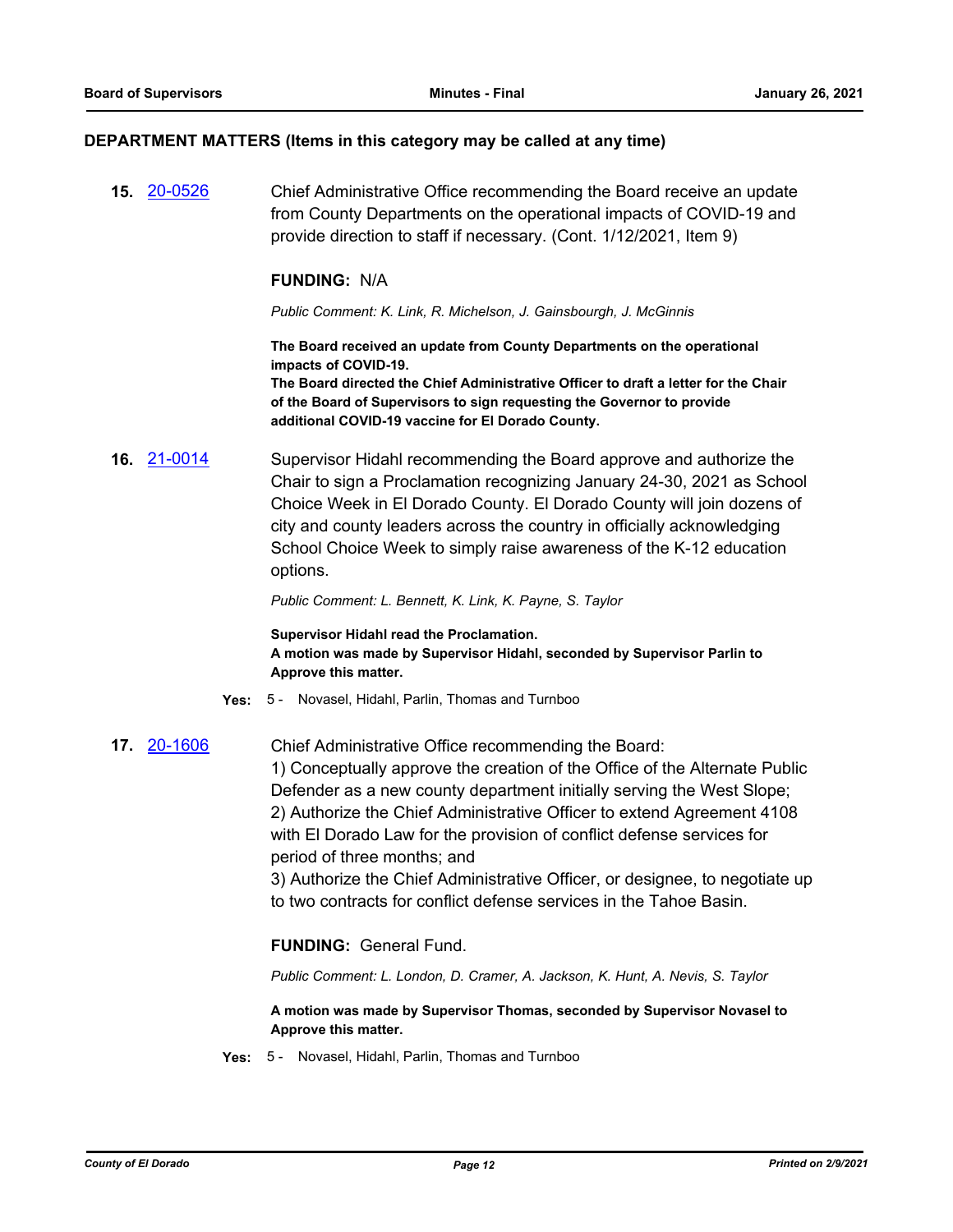#### **11:00 AM TIME ALLOCATION (Items will not be heard prior to the time stated)**

**18.** [21-0108](http://eldorado.legistar.com/gateway.aspx?m=l&id=/matter.aspx?key=29003) Supervisor Hidahl recommending the Board authorize the Chair to sign a Certificate of Recognition for El Dorado Savings Bank which is being awarded the Business Hall of Fame by Sacramento Metropolitan Chamber of Commerce at the 126th Annual Business Awards event.

#### **FUNDING:** N/A

#### *Public Comment: L. Brent-Bumb*

**Supervisor Hidahl read the Certificate of Recognition. A motion was made by Supervisor Hidahl, seconded by Supervisor Novasel to Approve this matter.**

- **Yes:** 5 Novasel, Hidahl, Parlin, Thomas and Turnboo
- **19.** [21-0045](http://eldorado.legistar.com/gateway.aspx?m=l&id=/matter.aspx?key=28940) HEARING Agriculture Department, on behalf of the Hemp Ad Hoc Advisory Committee, recommending the Board approve an urgency Ordinance **5138** extending an interim 45-day moratorium on the cultivation of industrial hemp for all purposes within the unincorporated areas of the County of El Dorado, pending the study and development of reasonable regulations, for ten months (10) and fifteen (15) days.

#### **FUNDING:** N/A

*Public Comment: R. Miller, D. Schaffer, T. Van Noord*

**Supervisor Hidahl opened the public hearing and upon input from staff and the public closed the hearing.**

**A motion was made by Supervisor Parlin, seconded by Supervisor Thomas to Approve this matter and Adopt Urgency Ordinance 5138.**

**Yes:** 5 - Novasel, Hidahl, Parlin, Thomas and Turnboo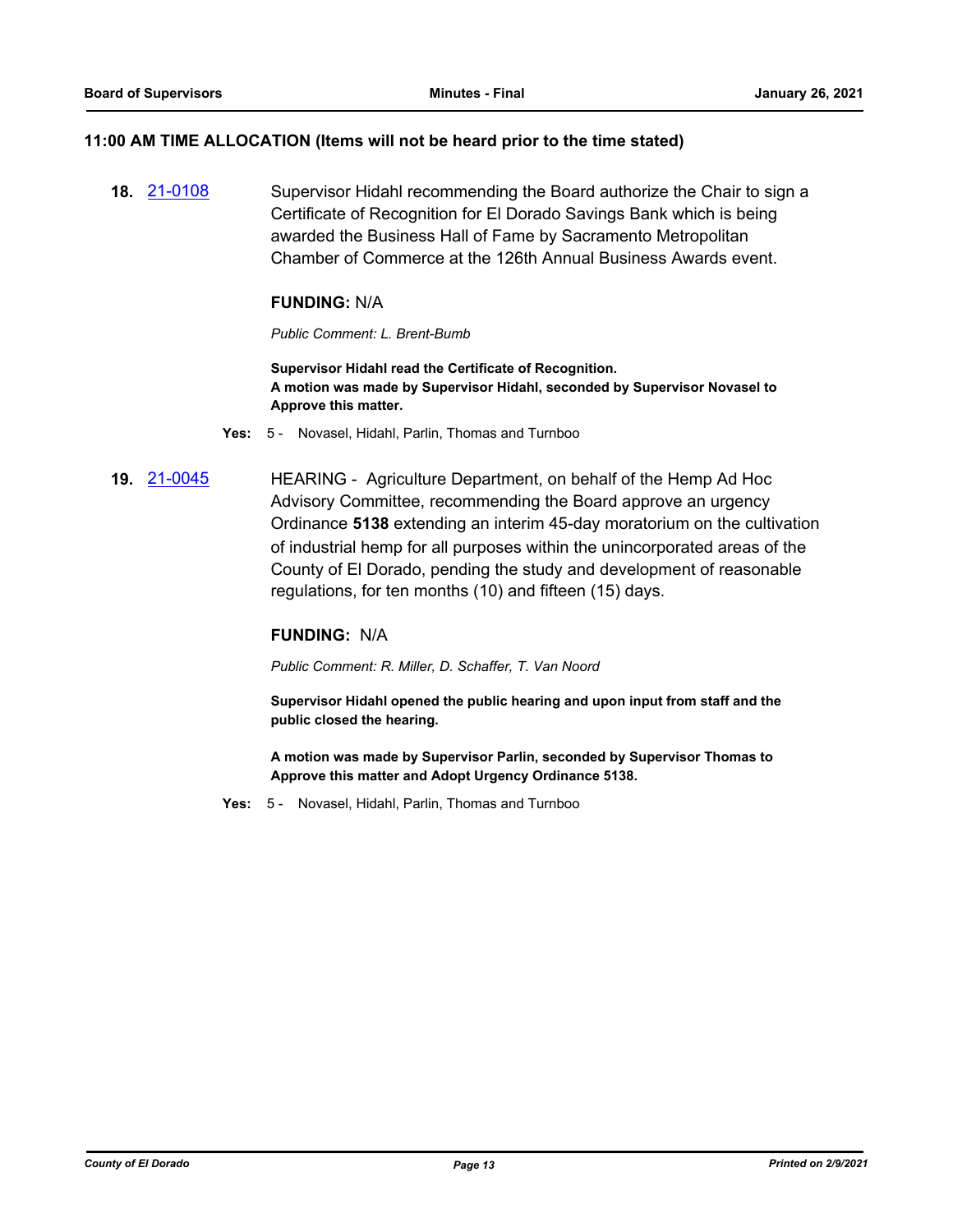## **1:00 PM TIME ALLOCATION (Items will not be heard prior to time stated)**

## **OPEN FORUM**

*Public Comment: K.Greenwood, R. Michelson, C. Felton, J. Liggett, J. McGinnis, G. Wick, J. Gainsbourgh*

Open Forum is an opportunity for members of the public to address the Board of Supervisors on subject matter that is not on their meeting agenda and within their jurisdiction. Public comments during Open Forum are limited to three minutes per person. Individuals authorized by organizations will have three minutes to present organizational positions and perspectives and may request additional time, up to five minutes. The total amount of time reserved for Open Forum is 20 Minutes.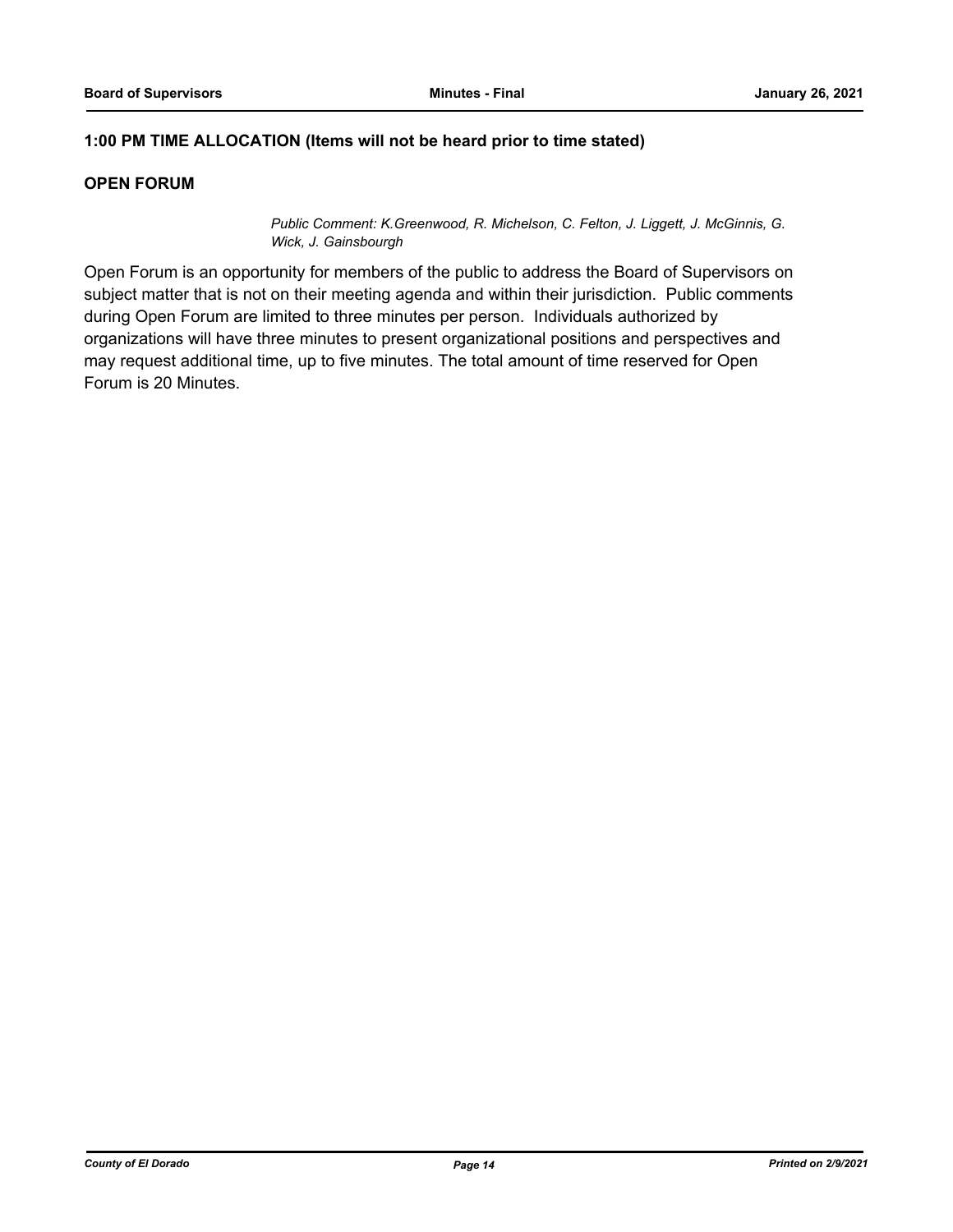#### **2:00 PM TIME ALLOCATION (Items will not be heard prior to time stated)**

**20.** [20-1460](http://eldorado.legistar.com/gateway.aspx?m=l&id=/matter.aspx?key=28669) HEARING - Department of Transportation recommending the Board consider the following:

> 1) Conduct a Hearing to consider adoption of Resolution of Necessity **189-2020** related to the Diamond Springs Parkway Phase 1B Project, CIP 72334/36105011 (Project) authorizing the commencement of eminent domain proceedings to acquire the parcel identified as Assessor Parcel Number 051-250-011, owned by Martin Murillo and Diane S. Murillo, Trustees of the MDM Trust under Declaration of Trust Dated December 18, 2007;

2) Make findings pursuant to California Code of Civil Procedure Section 1245.230 that:

a) The public interest and necessity require the proposed Project; b) The Project is planned or located in the manner that will be most compatible with the greatest public good and the least private injury; c) The property described in the Resolution of Necessity is necessary for the proposed project; and

d) The offer required by Section 7267.2 of the Government Code has been made to the owner(s) of record, unless the owner(s) could not be located with reasonable diligence;

3) Adopt the Resolution of Necessity (4/5 vote required); and

4) Authorize outside Counsel, Meyers-Nave, with cooperation as needed from County Counsel, to proceed with the necessary steps to acquire the required property. (Cont. 12/8/2020, Item 40)

**FUNDING:** Traffic Impact Mitigation Fees (20.4%), Master Circulation and Funding Plan (41.8%), Tribe Funds (18.6%), Road Fund (<1%), and to be determined anticipated grant funds (18.8%). (Local and State Funds).

*Public Comment: K. Payne, S. Taylor, B. Veerkamp*

**Supervisor Hidahl opened the public hearing and upon input from staff and the public closed the hearing.**

**A motion was made by Supervisor Thomas, seconded by Supervisor Novasel to Approve this matter and:**

**1) Direct staff to take the necessary steps to advance designated reserves up to \$3,000,000 for this project; and** 

**2) Adopt Resolution of Necessity 189-2020.**

**The Motion required a 4/5 vote to pass and, thus, failed 3-2 (Supervisors Parlin and Turnboo dissenting).**

- **Yes:** 3 Novasel, Hidahl and Thomas
- **Noes:** 2 Parlin and Turnboo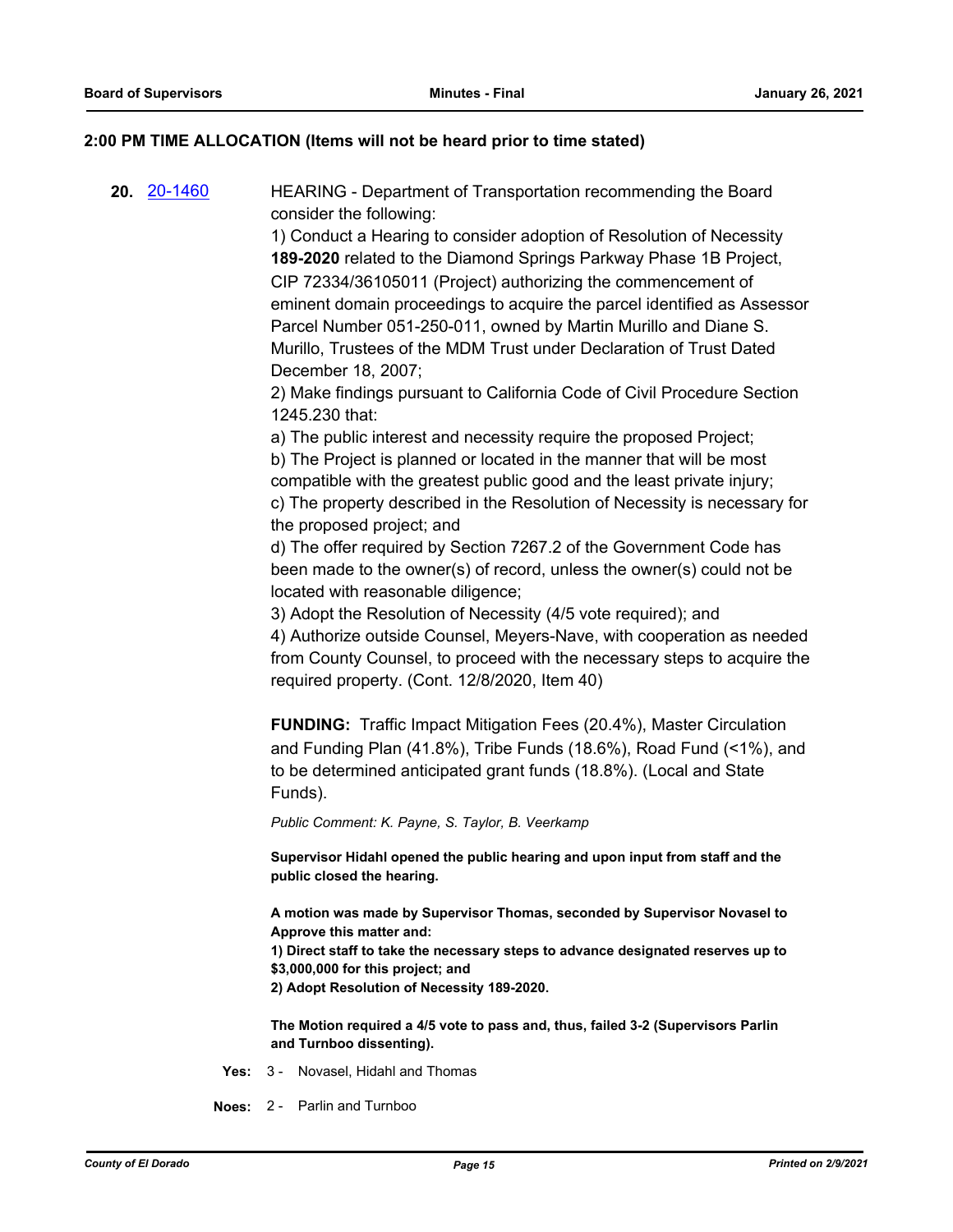**After the main motion was made, a motion was made by Supervisor Parlin, seconded by Supervisor Turnboo to Continue this item to February 9, 2021 and to direct staff to return to the Board at that same date with an additional item addressing the financing of the subject project.**

**Yes:** 5 - Novasel, Hidahl, Parlin, Thomas and Turnboo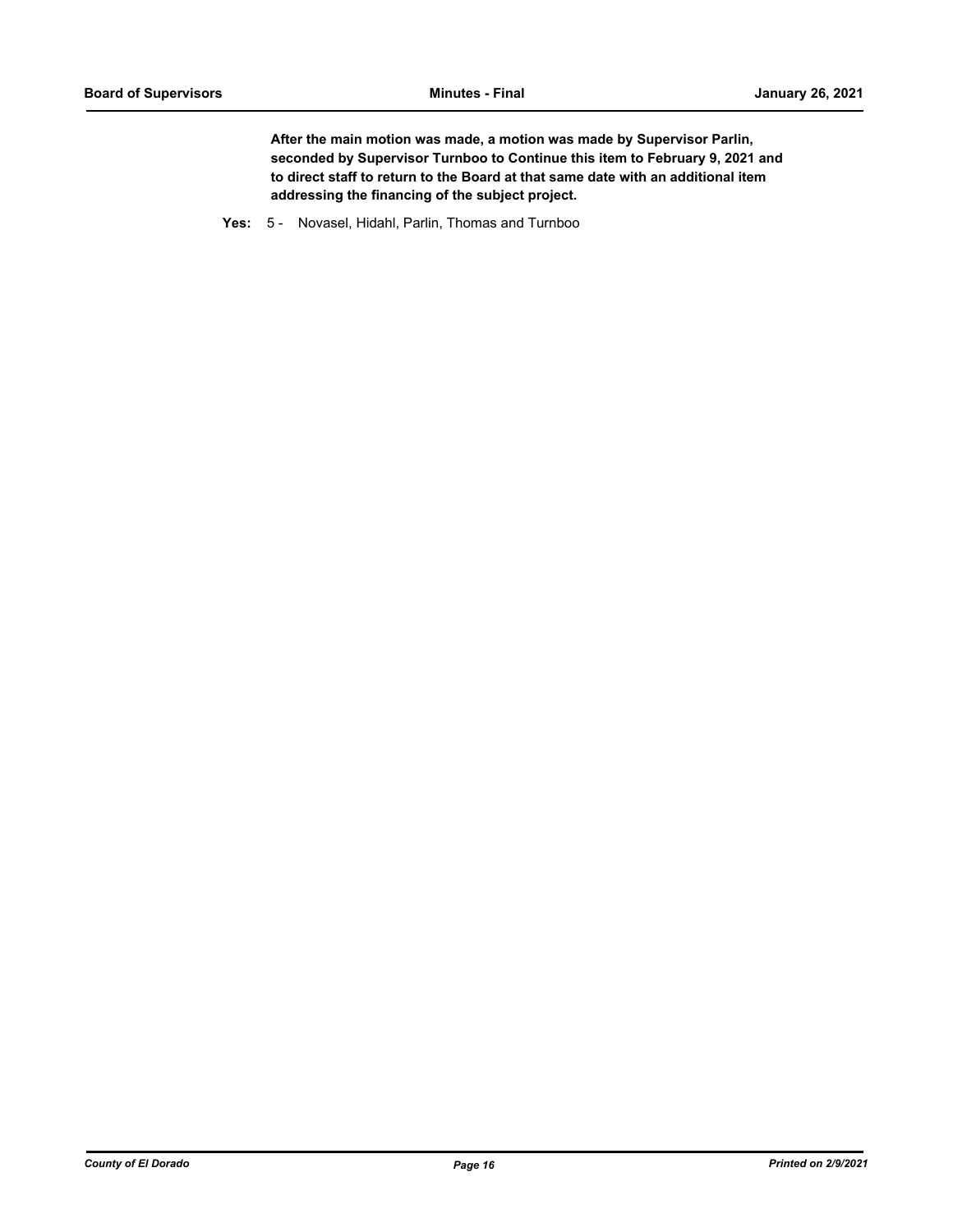#### **ITEMS TO/FROM SUPERVISORS (May be called at any time during the meeting)**

**Supervisor Novasel reported on the following: 56 Acre meeting in Tahoe. California State Association of Counties announcement.**

**Supervisor Parlin reported on the following: Rural County Representative of California Board meeting. Hemp Ad Hoc Advisory Committee meeting. Zones of Benefit staff debriefing. Cal Fire Unit Chief meeting. Planning staff monthly meeting. Budget Ad Hoc meeting. Environmental Management meeting. Treasurer-Tax Collector meeting. Prescribed Burning Management. Transportation Executive Director meeting. Parking lots and parks. Fire Emergency Services Ad Hoc meeting. District 1 Parks and Recreation Representative tour of District 4. Fire Hydrants in Coloma.**

**Supervisor Thomas reported on the following: 56 Acre meeting in Tahoe. Mobile Home issues. Grand Reopening of SaveMart. Sacramento Area Council of Governments meeting. Department of Transportation staff meeting. Treasurer-Tax Collector meeting. Fair Board Appointee meeting. Veteran's Commissioner meeting.**

**Supervisor Turnboo reported on the following: Department of Transportation facilities tour. Transit meeting. Treasurer-Tax Collector meeting. Planning Commissioner meeting. Parks and Recreation Commissioner meeting. Fair Board Member meeting.**

**Supervisor Hidahl reported on the following: Cooperative COVID-19 call. 21st Annual Economic Forecast event. CAL Office of Emergency Services weekly call. Planning and Building monthly meeting. Appeals Court hearing. Chief Administrative Officer one-on-one.**

#### **CAO UPDATE (May be called at any time during the meeting)**

**Don Ashton, Chief Administrative Officer, reported on the following: Thanked staff for those who are assisting the Emergency Operations Center.**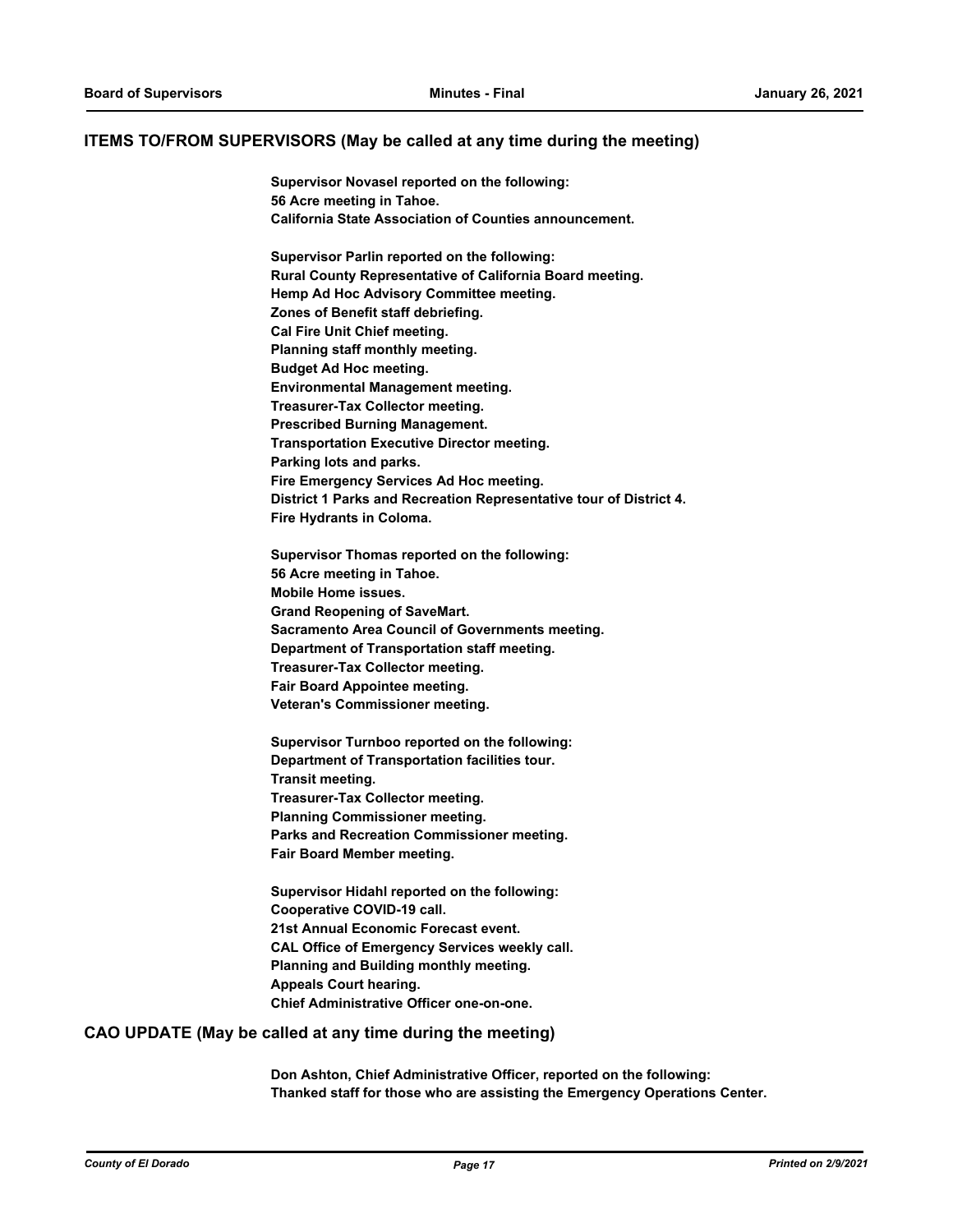**ADJOURNED AT 4:30 P.M. in honor of Lou Green.**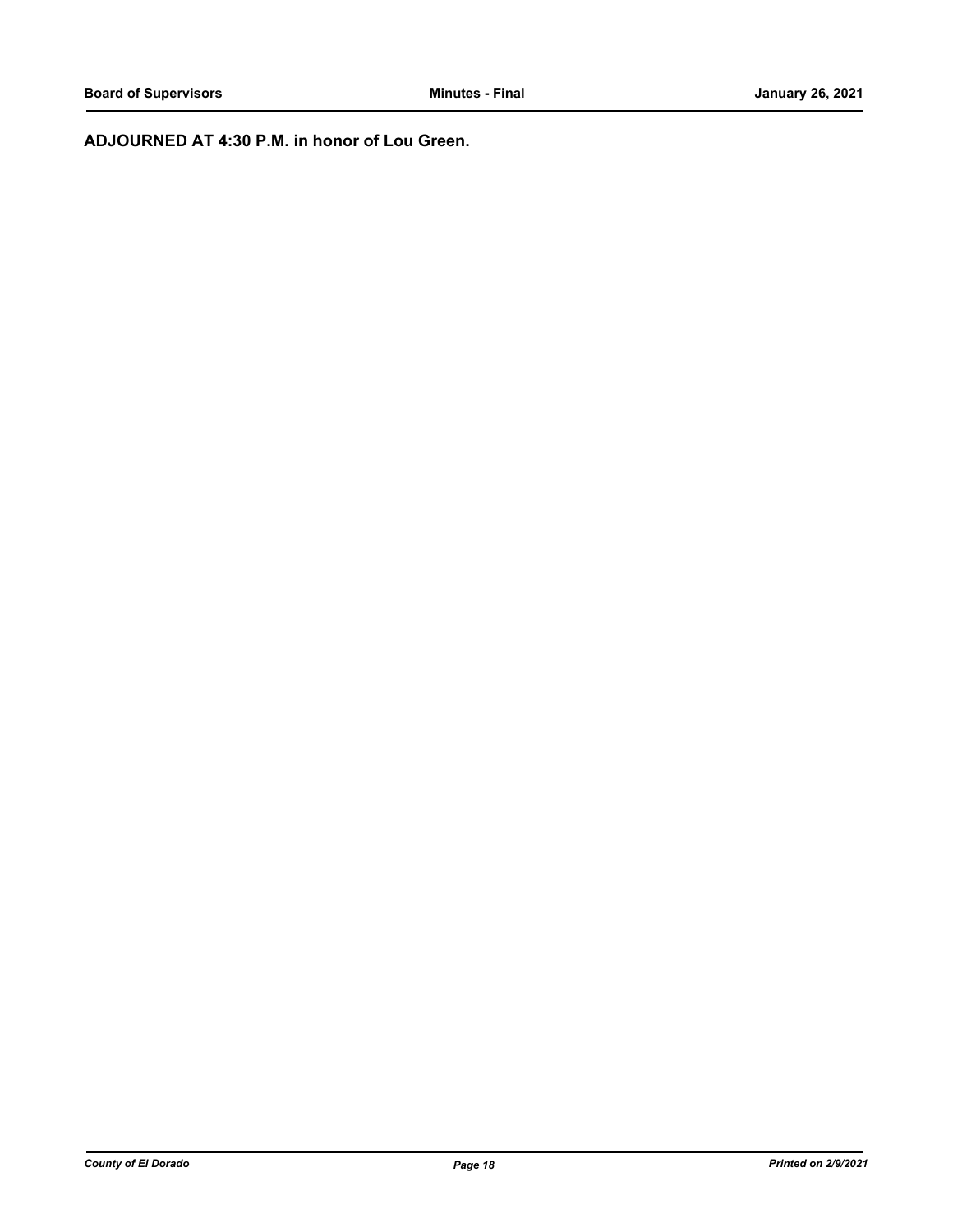## **CLOSED SESSION**

**21.** [21-0110](http://eldorado.legistar.com/gateway.aspx?m=l&id=/matter.aspx?key=29005) **Pursuant to Government Code Section 54957-Threat to Public Services or Facilities:** Consultation with Information Security Officer (Est. Time: 1 Hr.)

**No Action Reported. All five Supervisors participated.**

**22.** [21-0083](http://eldorado.legistar.com/gateway.aspx?m=l&id=/matter.aspx?key=28978) **Pursuant to Government Code Section 54957.6 - Conference with Labor Negotiator**: County Negotiator: Director of Human Resources and/or designee. Employee organization: Operating Engineers Local No. 3 representing employees in the Trades & Crafts Bargaining Unit. (Est. Time: 15 Min.)

**No Action Reported. All five Supervisors participated.**

**23.** [21-0082](http://eldorado.legistar.com/gateway.aspx?m=l&id=/matter.aspx?key=28977) **Pursuant to Government Code Section 54956.8 - Conference with Real Property Negotiator**: Instructions to its negotiator regarding the real property described as Properties:

> 1) 515 Main Street, Placerville, CA (APN 002-151-02-100; APN 002-151-18-100); and

2) 525 Main Street, Placerville, CA (APN 002-151-03-100). County Negotiator: Don Ashton, Chief Administrative Officer, successor or designee. Negotiating Parties: Jill G. Kearney, President, successor or designee; Fred Ott, President, El Dorado Gold 1848, successor or designee. Under Negotiation: Price and terms of payment for sale or lease. (Est. Time: 10 Min.)

*Public Comment: K. Payne*

**No Action Reported. All five Supervisors participated.**

**24.** [21-0114](http://eldorado.legistar.com/gateway.aspx?m=l&id=/matter.aspx?key=29009) **Conference with Legal Counsel - Existing Litigation** pursuant to Government Code Section 54956.9(d)(1). Title: Rural Communities United (Bio) v. County of El Dorado, et al. (Case No. PC20170536), Number of potential cases: (1). (Est. Time: 15 Min.)

**No Action Reported. All five Supervisors participated.**

**25.** [21-0067](http://eldorado.legistar.com/gateway.aspx?m=l&id=/matter.aspx?key=28962) **Pursuant to Government Code Section 54957- Public Employee Performance Evaluation.** Title: Director of Library Services. (Est. Time: 15 Min.)

> **By a unanimous 5-0 vote, the Board approved the step increase for Carolyn Brooks, Director of Library Services, from step 3 to step 4 effective the pay period beginning January 30, 2021.**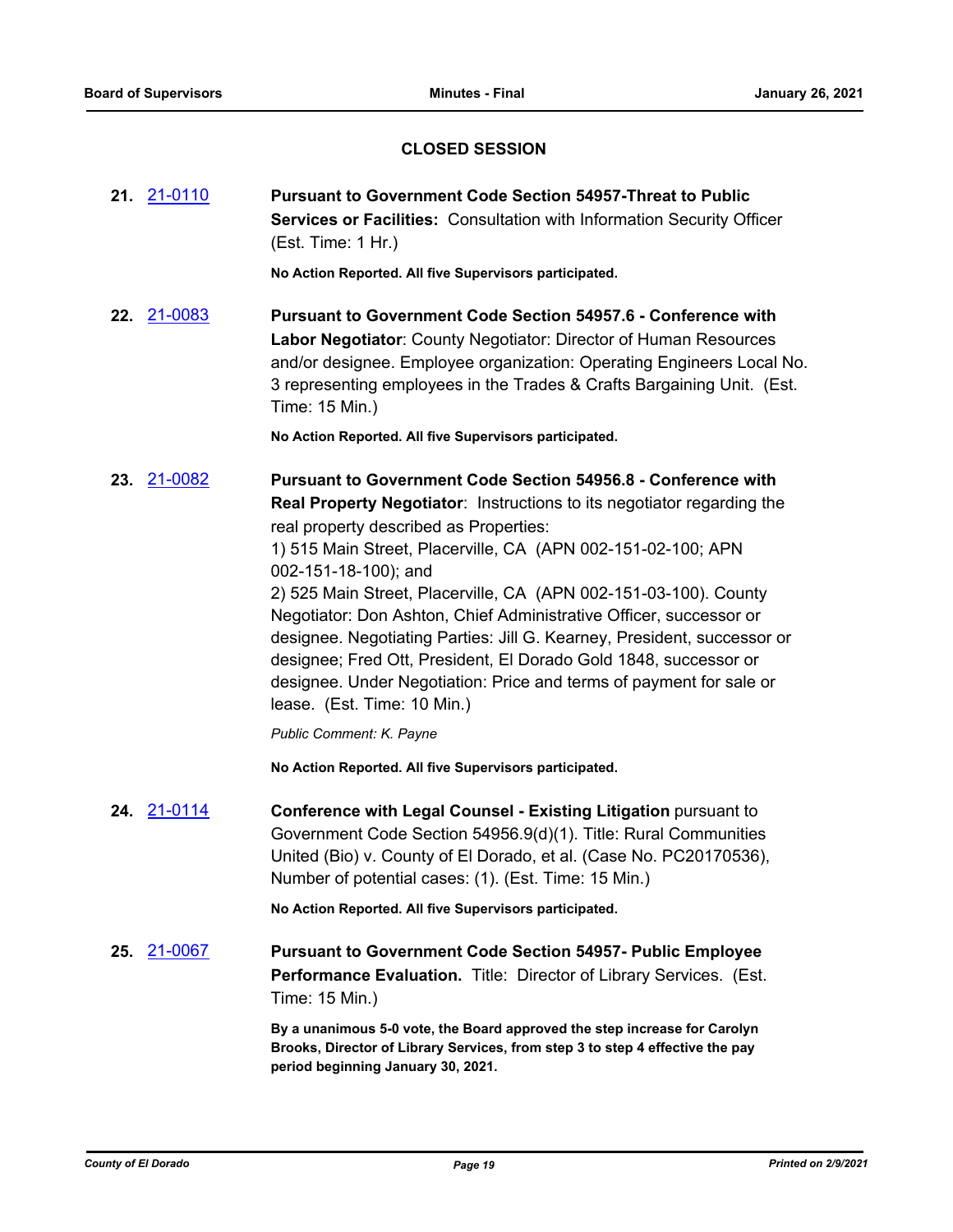On August 19, 2003, the Board adopted the following protocol: It is a requirement that all speakers, County staff and the public, when approaching the podium to make a visual presentation to the Board of Supervisors, must provide the Clerk with the appropriate number of hard copies of the presentation for Board members and the audience.